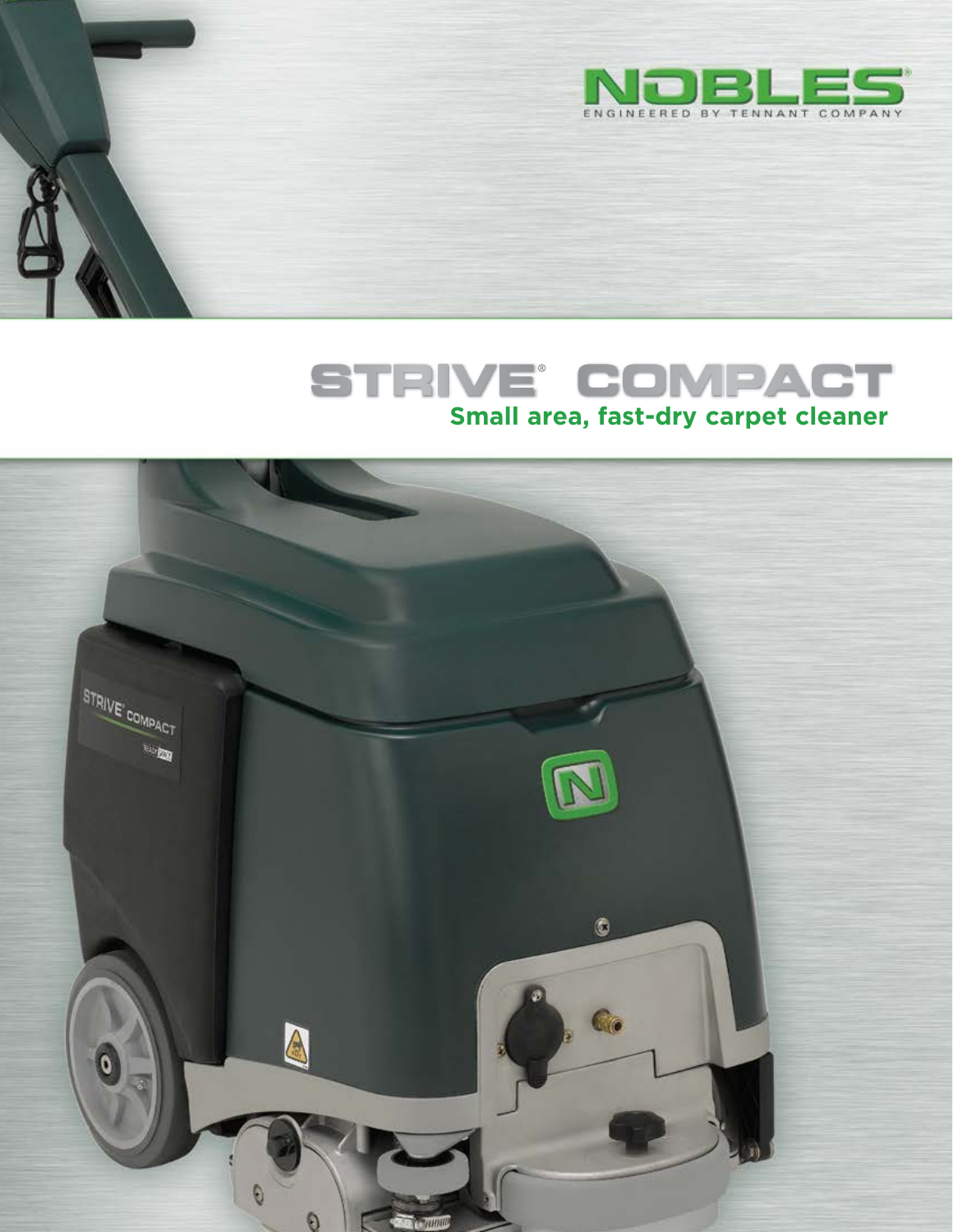# **Deliver clean, dry carpet in 30 minutes or less with ReadySpace®**

## **The Strive® Compact**

## Clean small carpeted areas in a snap!

Easily reach and clean tight areas with forward and reverse cleaning action, low-profile body, and Insta-Adjust™ handle.

## Rugged construction you can count on

Your machine will be up and running for years to come with corrosion-resistant cast aluminum frame and durable polyethylene rotomold tanks.

## Fill and empty — almost anywhere!

Lift-off solution and recovery tanks can be filled under most faucets and emptied into most drains and sinks.



## **Five no-nonsense features**

Quickly adjusts for operator comfort and cleaning ease.



Easily reach under tables and desks with ultra low 24-inch machine profile.



Start cleaning immediately with easy-to-use onebutton operation.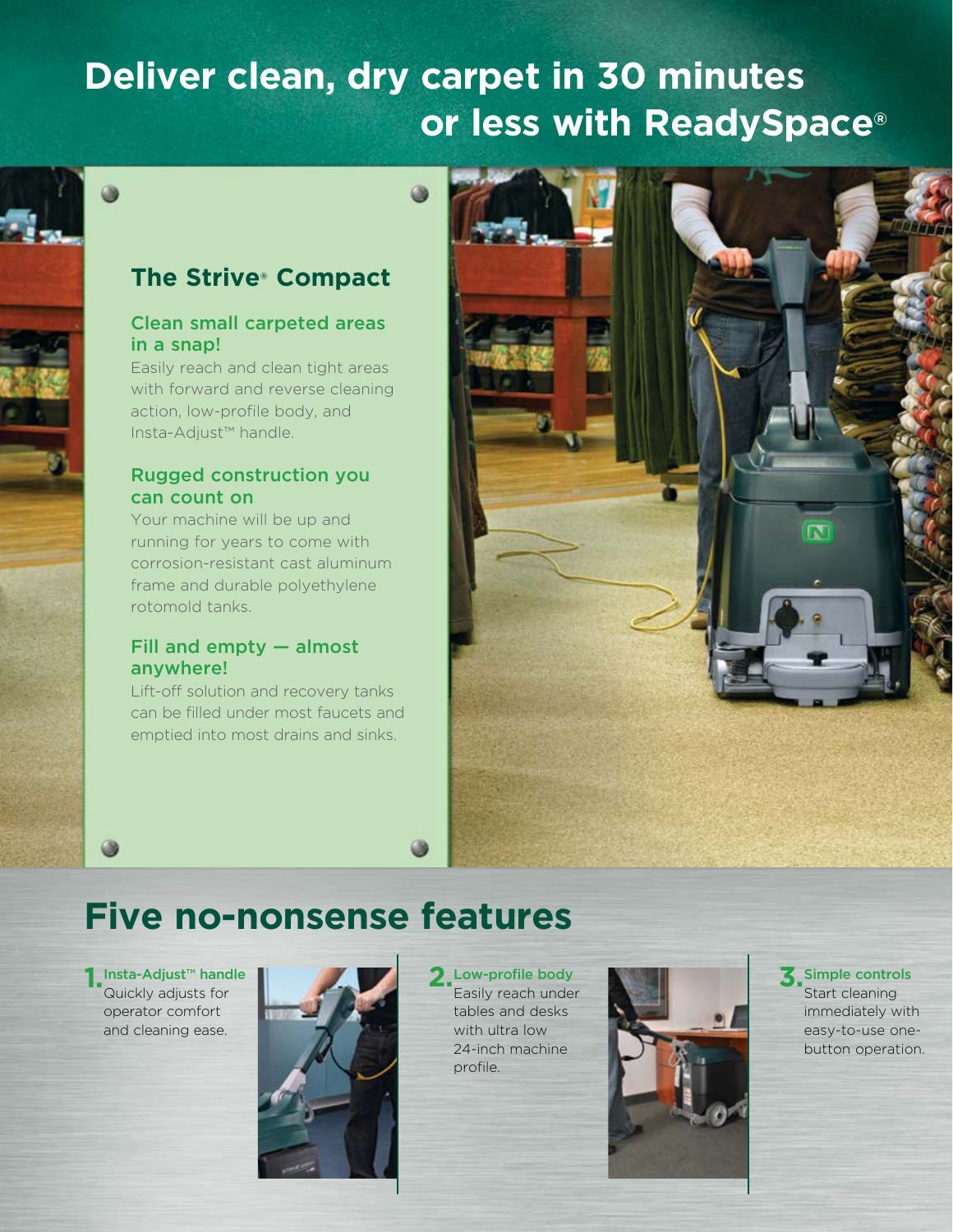## **Built to be tough. Made to be easy.**





More than clean, it's ReadySpace.<sup>®</sup>

### **Patented ReadySpace® Technology Clean, dry carpets in less than 30 minutes.**

Ensure a visibly clean, safe environment while improving the look of your carpet with Nobles' ReadySpace technology. Lift and remove dirt while providing clean, dry carpet in 30 minutes or less. Check out these results:

- High-traffic areas stay cleaner Deliver a consistent look with regular cleanings.
- Reduce build up Less chemical is used which helps prevent resoiling.
- Reduce the risk of slip-and-fall accidents Due to fast dry-time you can walk from just cleaned carpet to hard floor with less risk of slippery mishaps.



A No-tools required Reduce time; improve reliability with no-tool roller and vacuum shoe maintenance.



3 years, 2,500 hours on parts and labor. 10 years on tanks.